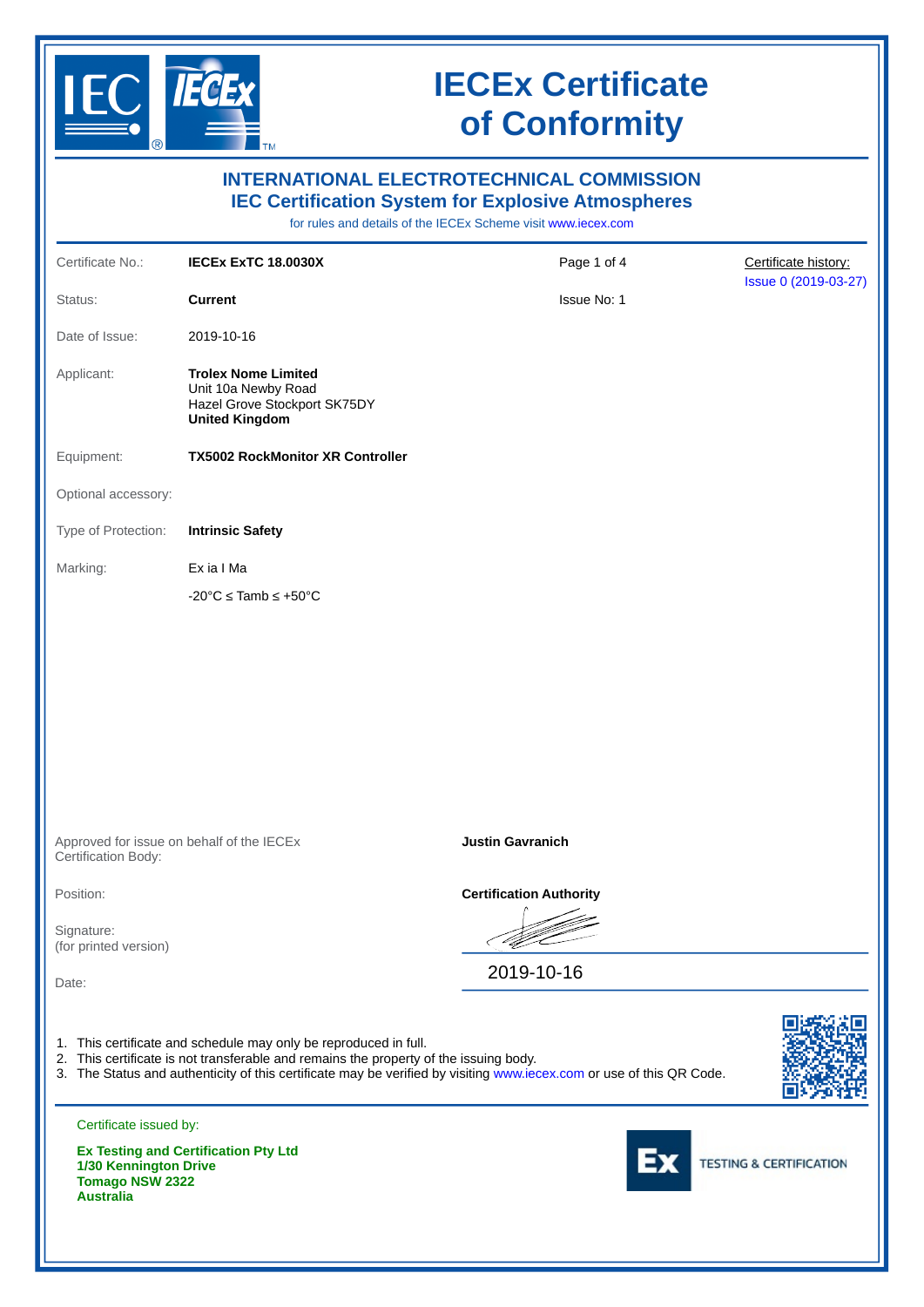

| Certificate No.:                                                                                                                                                                                                                                                                                                                                                                                                                                                                                         | <b>IECEX EXTC 18.0030X</b>                                                                                                                                          | Page 2 of 4 |  |  |  |  |  |  |  |
|----------------------------------------------------------------------------------------------------------------------------------------------------------------------------------------------------------------------------------------------------------------------------------------------------------------------------------------------------------------------------------------------------------------------------------------------------------------------------------------------------------|---------------------------------------------------------------------------------------------------------------------------------------------------------------------|-------------|--|--|--|--|--|--|--|
| Date of issue:                                                                                                                                                                                                                                                                                                                                                                                                                                                                                           | 2019-10-16                                                                                                                                                          | Issue No: 1 |  |  |  |  |  |  |  |
| Manufacturer:                                                                                                                                                                                                                                                                                                                                                                                                                                                                                            | <b>Trolex Limited</b><br>Unit 10a Newby Road<br>Hazel Grove Stockport SK7 5DY<br><b>United Kingdom</b>                                                              |             |  |  |  |  |  |  |  |
| Additional<br>manufacturing<br>locations:                                                                                                                                                                                                                                                                                                                                                                                                                                                                |                                                                                                                                                                     |             |  |  |  |  |  |  |  |
| This certificate is issued as verification that a sample(s), representative of production, was assessed and tested and found to comply with<br>the IEC Standard list below and that the manufacturer's quality system, relating to the Ex products covered by this certificate, was<br>assessed and found to comply with the IECEx Quality system requirements. This certificate is granted subject to the conditions as set out in<br>IECEx Scheme Rules, IECEx 02 and Operational Documents as amended |                                                                                                                                                                     |             |  |  |  |  |  |  |  |
| <b>STANDARDS:</b><br>The equipment and any acceptable variations to it specified in the schedule of this certificate and the identified documents, was found<br>to comply with the following standards                                                                                                                                                                                                                                                                                                   |                                                                                                                                                                     |             |  |  |  |  |  |  |  |
| IEC 60079-0:2017<br>Edition: 7.0                                                                                                                                                                                                                                                                                                                                                                                                                                                                         | Explosive atmospheres - Part 0: Equipment - General requirements                                                                                                    |             |  |  |  |  |  |  |  |
| IEC 60079-11:2011<br>Edition:6.0                                                                                                                                                                                                                                                                                                                                                                                                                                                                         | Explosive atmospheres - Part 11: Equipment protection by intrinsic safety "i"                                                                                       |             |  |  |  |  |  |  |  |
|                                                                                                                                                                                                                                                                                                                                                                                                                                                                                                          | This Certificate <b>does not</b> indicate compliance with safety and performance requirements<br>other than those expressly included in the Standards listed above. |             |  |  |  |  |  |  |  |
| <b>TEST &amp; ASSESSMENT REPORTS:</b><br>A sample(s) of the equipment listed has successfully met the examination and test requirements as recorded in:                                                                                                                                                                                                                                                                                                                                                  |                                                                                                                                                                     |             |  |  |  |  |  |  |  |
| <b>Test Reports:</b>                                                                                                                                                                                                                                                                                                                                                                                                                                                                                     |                                                                                                                                                                     |             |  |  |  |  |  |  |  |
| AU/EXTC/ExTR18.0038/00                                                                                                                                                                                                                                                                                                                                                                                                                                                                                   | AU/ExTC/ExTR19.0034/00                                                                                                                                              |             |  |  |  |  |  |  |  |
| <b>Quality Assessment Report:</b>                                                                                                                                                                                                                                                                                                                                                                                                                                                                        |                                                                                                                                                                     |             |  |  |  |  |  |  |  |
| GR/SIR/OAR07 0017/07                                                                                                                                                                                                                                                                                                                                                                                                                                                                                     |                                                                                                                                                                     |             |  |  |  |  |  |  |  |

[GB/SIR/QAR07.0017/07](https://www.iecex-certs.com/deliverables/REPORT/52344/view)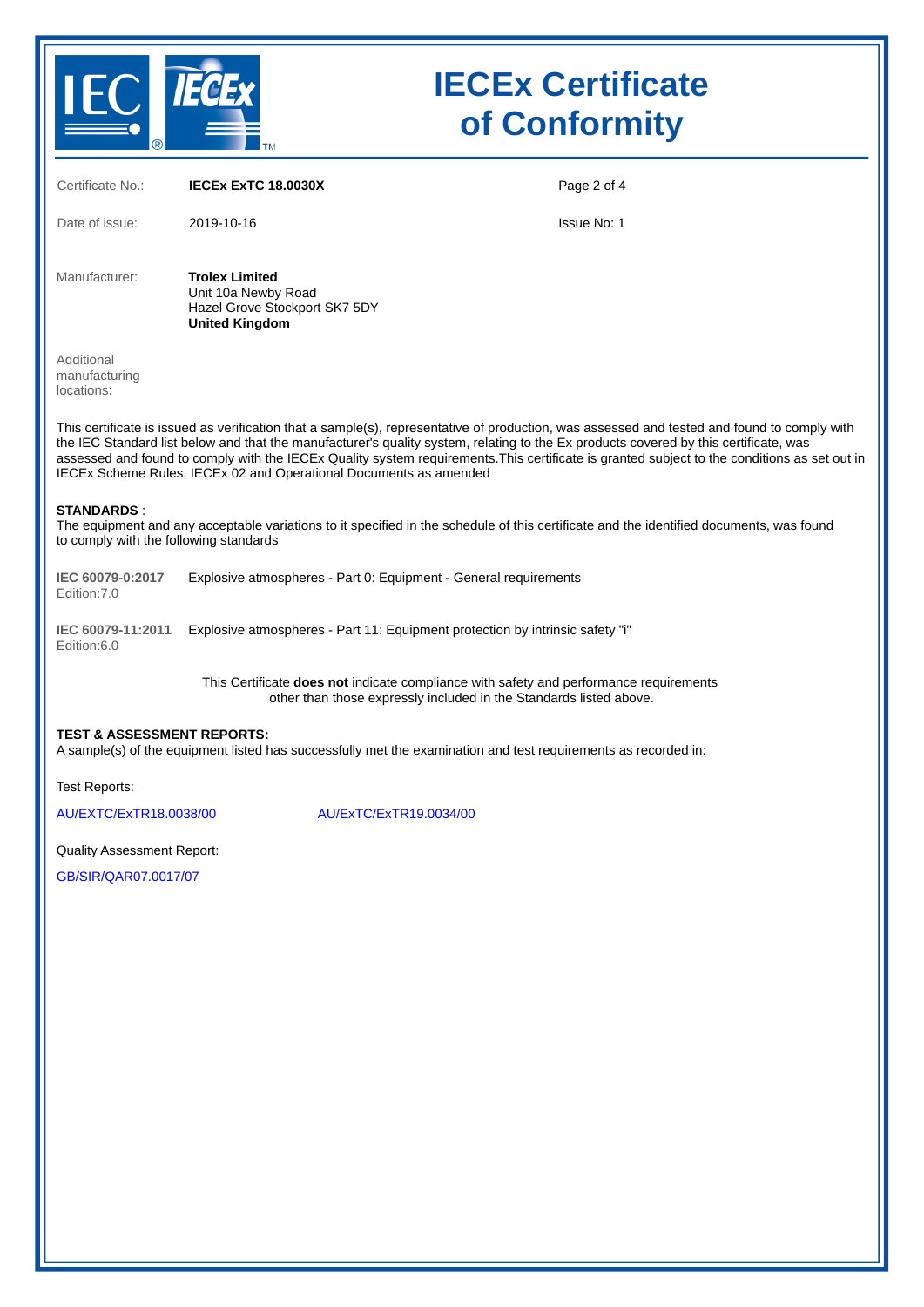

Certificate No.: **IECEx ExTC 18.0030X**

Date of issue: 2019-10-16

Page 3 of 4

Issue No: 1

#### **EQUIPMENT:**

Equipment and systems covered by this Certificate are as follows:

The TX5002 RockMonitor XR Controller powers and receives signals from up to 300 TX5001 RockMonitor XR Telltale units connected, and provides communication to surface monitoring equipment using Ethernet and/or RS485 signals. It also contains two solid state relays that provide voltage free contacts. It provides user interface via keypad and LCD screen. It is powered from an associated equipment.

The electronics is contained in a painted steel box approx. 300 mm x 300 mm x 150 mm and provided with a set of terminals and connectors to facilitate external connections.

**SPECIFIC CONDITIONS OF USE: YES as shown below:** Refer to Annexe for details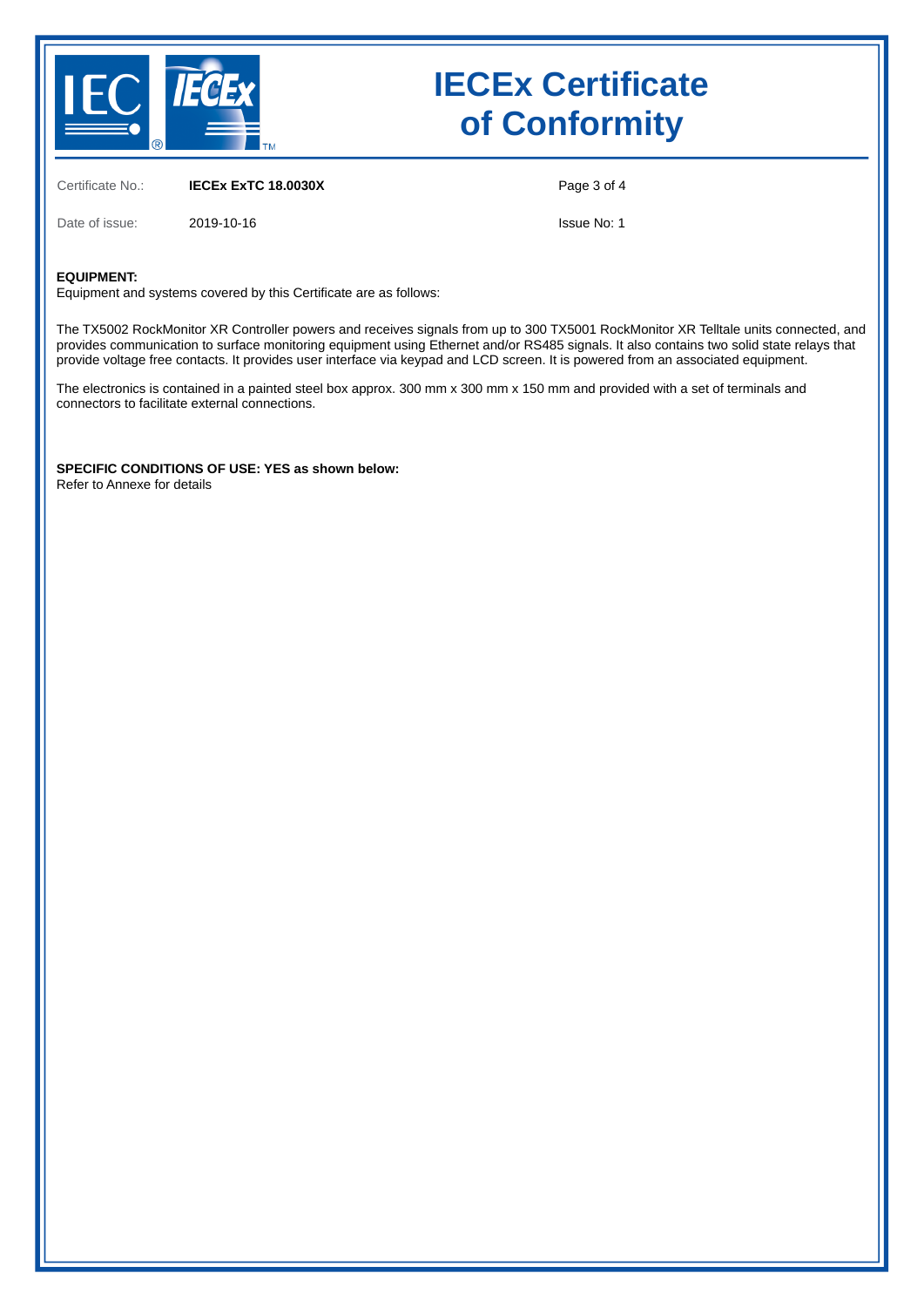

Certificate No.: **IECEx ExTC 18.0030X**

Date of issue: 2019-10-16

Page 4 of 4

Issue No: 1

**DETAILS OF CERTIFICATE CHANGES (for issues 1 and above)** Minor trackwork modifications and revision of paramaters.

**Annex:**

[IECEx ExTC 18.0030X-1 Certificate Annex Final.pdf](https://www.iecex-certs.com/deliverables/CERT/44512/view)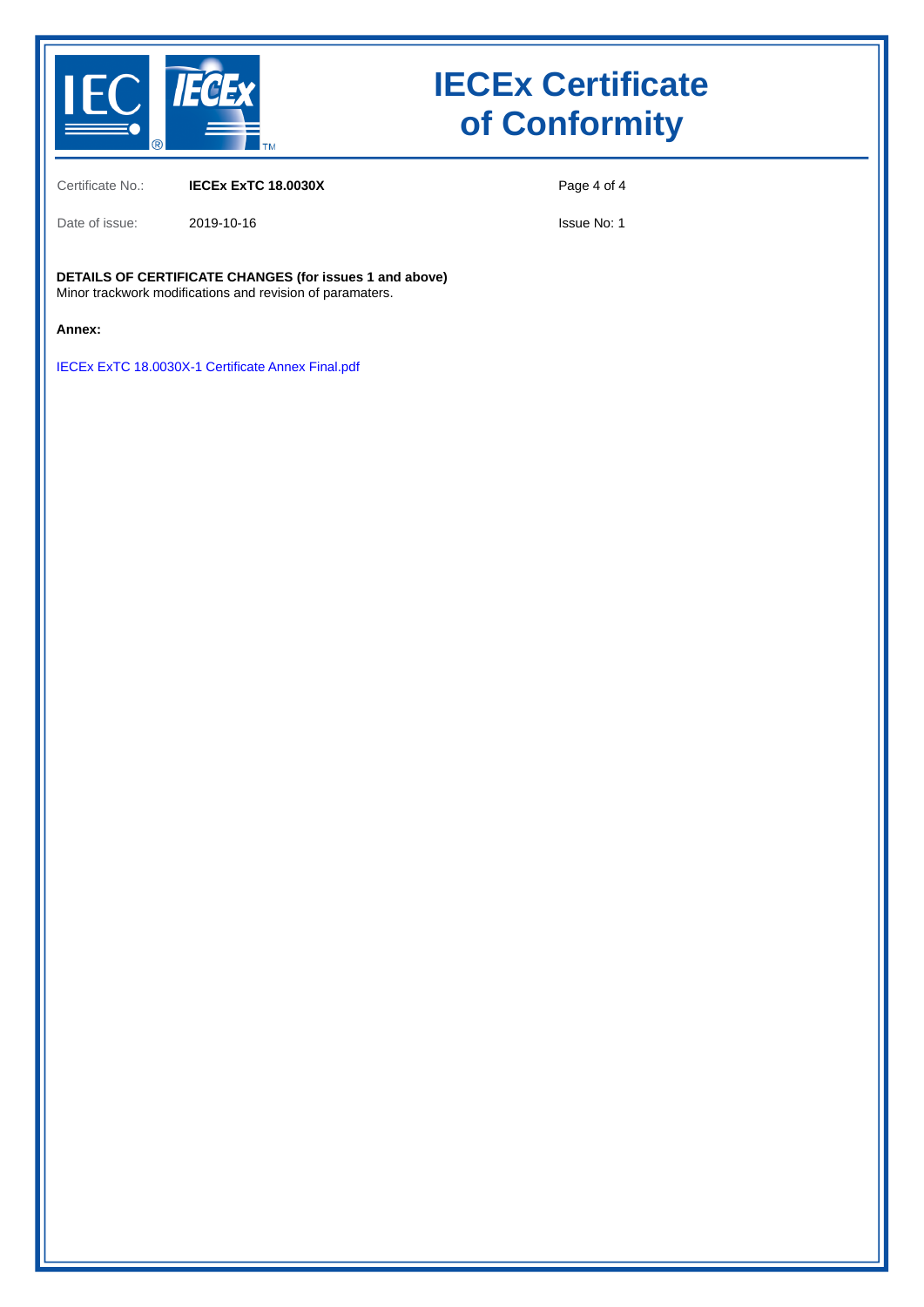

**Annexe for Certificate No.: IECEx ExTC 18.0030X Issue No.: 1**

**Annexe**

### **Description:**

Refer to certificate for equipment description.

### **Specific Conditions of Use pertaining to Issue 0 of this Certificate:**

The following parameters shall be observed when connecting to separately certified intrinsically safe equipment:

|                 | Conn. P4<br>(Supply to<br>TX5002)                        | Conn. P8<br>(Relay contacts -<br><b>Relay A and</b><br><b>Relay B)</b> | Conn. P7<br>(RS485) -<br>parameters<br>for<br>individual<br>lines | Conn. J1<br>(Ethernet) –<br>all lines<br>combined | Conn. P5<br>(Telltale) |
|-----------------|----------------------------------------------------------|------------------------------------------------------------------------|-------------------------------------------------------------------|---------------------------------------------------|------------------------|
| Terminal<br>no. | 1 wrt2                                                   | 4, 5, 6, 7, 8, 9                                                       | 12, 13, 14,<br>15 wrt 11                                          |                                                   | 16, 18<br>wrt 17       |
| Ui              | $16V$ or<br>14.4 V (as<br>marked on<br>the<br>equipment) | 30 V                                                                   | 8.4 V                                                             | 17.64 V                                           | 17.64 V                |
| li              | 2.37 A                                                   | 0.32A                                                                  |                                                                   |                                                   |                        |
| Pi              |                                                          | 530 mW                                                                 | 3.15 W                                                            |                                                   |                        |
| Ci              | $4 \mu F$                                                | 0 µF                                                                   | $0 \mu F$                                                         | $0.48 \mu F$                                      | Negligible             |
| Li              | $0 \mu H$                                                | $O~\mu H$                                                              | $0 \mu H$                                                         | $0 \mu H$                                         | $0 \mu H$              |
| Uo              |                                                          | 0 V                                                                    | 5.88 V                                                            | $0V$ dc                                           | 17.64 V                |
| lo              |                                                          | 0 A                                                                    | 66 mA                                                             | 0 A dc                                            | 2.03A                  |
| Po              |                                                          |                                                                        | 97 mW                                                             | 0 W dc                                            | 4.16 W                 |
| Co              |                                                          |                                                                        | 1000 µF                                                           | $1000 \mu F$                                      | $10.53 \mu F$          |
| Lo              |                                                          |                                                                        | 26 mH                                                             | 97 µH                                             | 83 µH                  |
| Lo/Ro           |                                                          |                                                                        |                                                                   | 145 $\mu$ H/ $\Omega$                             | 48 $\mu$ H/ $\Omega$   |

Refer below for example terminal number identification:

|  |  |  |  |  |            |   |              |  |  |  |     |    | n l |
|--|--|--|--|--|------------|---|--------------|--|--|--|-----|----|-----|
|  |  |  |  |  |            | A | 17           |  |  |  | 151 | YZ | 18  |
|  |  |  |  |  | <b>IYR</b> |   | <b>RS485</b> |  |  |  |     |    |     |

This form is identified as QMA-HAE-08-710 Issued 2019-03-15 Page 1 of 4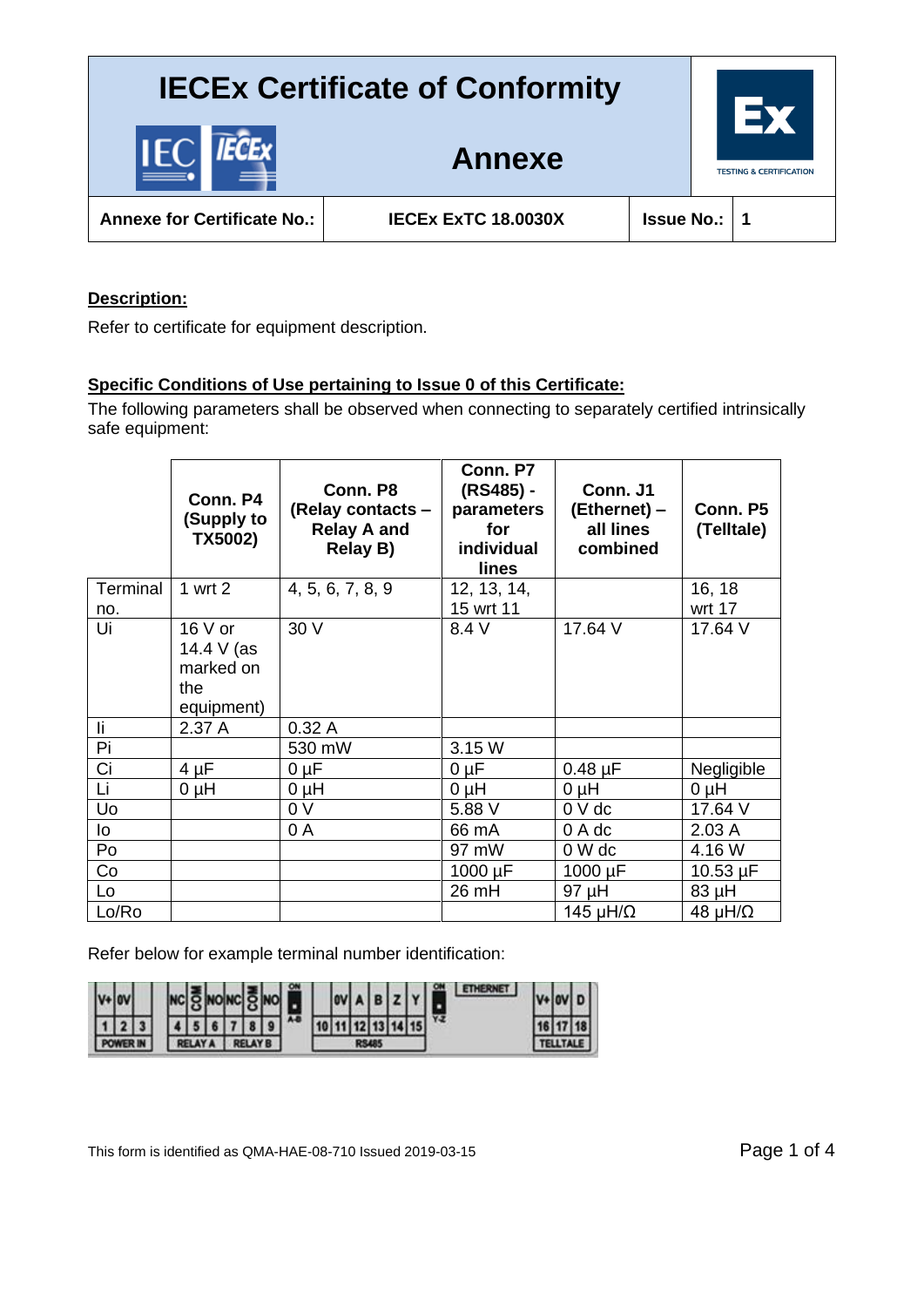

**Annexe**

**Annexe for Certificate No.: IECEx ExTC 18.0030X Issue No.: 1**

### **Drawing list pertaining to Issue 0 of this Certificate:**

| <b>Manufacturer's Documents</b>                                            |                     |                |                |            |
|----------------------------------------------------------------------------|---------------------|----------------|----------------|------------|
| Title:                                                                     | Drawing No.:        | Pages          | Rev. Level:    | Date:      |
| <b>MCU Schematic</b>                                                       | P5625.05.IECEx      | 6              | A              | 2019-03-19 |
| (Various Titles)                                                           |                     |                |                |            |
| <b>MCU PCB Layout</b>                                                      | P5625.06.IECEx      | 9              | A              | 2019-02-20 |
| <b>Telltale Driver Schematic</b>                                           | P5625.09.IECEx      | $\overline{7}$ | $\overline{A}$ | 2019-03-19 |
| (Various Titles)                                                           |                     |                |                |            |
| <b>Telltale Driver PCB Layout</b>                                          | P5625.10. IECEx     | 8              | A              | 2019-02-20 |
| Memory Module (Schematics)                                                 | P5625.13. IECEx     | 3              | A              | 2018-12-17 |
| (Various Titles)                                                           |                     |                |                |            |
| Memory Module PCB Layout                                                   | P5625.14. IECEx     | $\overline{7}$ | $\overline{A}$ | 2018-12-17 |
| <b>LCD Schematic</b>                                                       | P5625.17.IECEx      | 3              | $\overline{A}$ | 2018-12-17 |
| (Various Titles)                                                           |                     |                |                |            |
| <b>LCD IECEx PCB Layout</b>                                                | P5625.18. IECEx     | $\overline{7}$ | A              | 2019-02-27 |
| Interface Schematic                                                        | P5625.21. IECEx     | 6              | B              | 2019-03-21 |
| (Various Titles)                                                           |                     |                |                |            |
| <b>Controller Interface IECEx PCB</b><br>Layout                            | P5625.22. IECEx     | 6              | B              | 2019-03-19 |
| <b>RockMonitor XR Controller General</b><br>Arrangement                    | <b>TX5002.IECEx</b> | $\mathbf{1}$   | A              | 2019-03-22 |
| <b>RockMonitor XR Controller IECEx</b><br>(Aus) certification label, 14.4V | P5625.2015          | $\mathbf{1}$   | $\overline{A}$ | 2019-03-19 |
| <b>RockMonitor XR Controller IECEx</b><br>(Aus) certification label, 16V   | P5625.2017          | 1              | $\overline{A}$ | 2019-03-19 |
| Certification Information for User<br>Manual                               | P5625.1801          | 3              | $\overline{A}$ | 2019-03-19 |

### **Variations permitted by Issue 1 of this certificate:**

Minor trackwork changes to MCU and Memory Boards, component changes in MCU and Interface Boards and revision of parameters with an increase in the supply Ii, removal of the RS485 Pi parameter and revision of the Li parameter for the Telltale connector.

Also, change in marking labels to accommodate the change in the intrinsically safe parameters.

This form is identified as QMA-HAE-08-710 Issued 2019-03-15 Page 2 of 4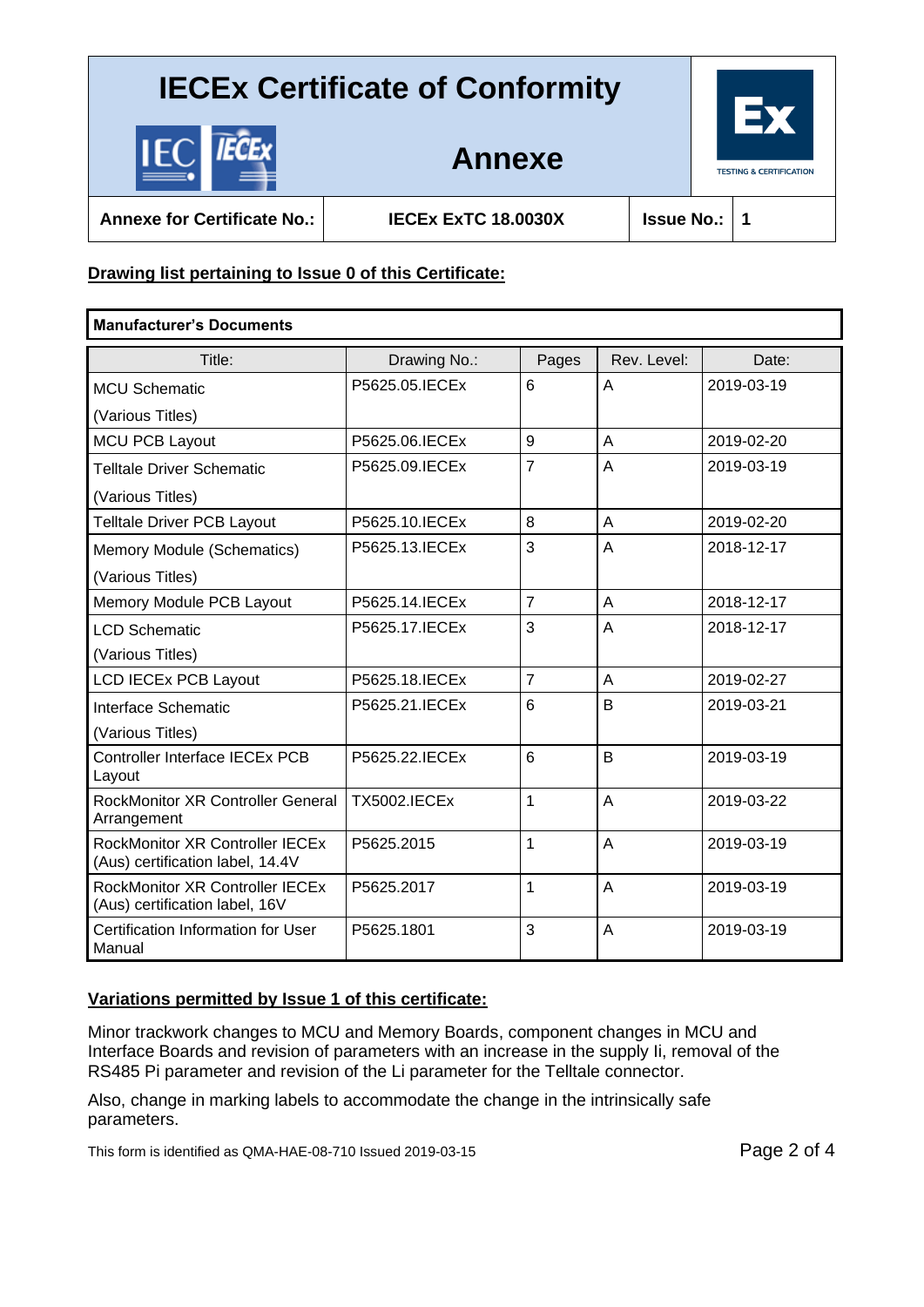**Annexe**

**TESTING & CERTIFICATION** 

**Annexe for Certificate No.: IECEx ExTC 18.0030X Issue No.: 1**

IĐ

### **Specific Conditions of Use pertaining to Issue 1 of this certificate:**

The parameter table has been revised as follows and shall be observed when connecting to separately certified intrinsically safe equipment:

|          | Conn. P4<br>(Supply to<br>TX5002)                        | Conn. P8<br>(Relay contacts -<br><b>Relay A and</b><br><b>Relay B)</b> | Conn. P7<br>(RS485) -<br>parameters<br>for<br>individual<br>lines | Conn. J1<br>(Ethernet) -<br>all lines<br>combined | Conn. P5<br>(Telltale) |
|----------|----------------------------------------------------------|------------------------------------------------------------------------|-------------------------------------------------------------------|---------------------------------------------------|------------------------|
| Terminal | 1 wrt2                                                   | 4, 5, 6, 7, 8, 9                                                       | 12, 13, 14,                                                       |                                                   | 16, 18                 |
| no.      |                                                          |                                                                        | 15 wrt 11                                                         |                                                   | wrt 17                 |
| Ui       | $16V$ or<br>14.4 V (as<br>marked on<br>the<br>equipment) | 30 V                                                                   | 8.4 V                                                             | 17.64 V                                           | 17.64 V                |
| li.      | 3.33 A                                                   | 0.32A                                                                  |                                                                   |                                                   |                        |
| Pi       |                                                          | 530 mW                                                                 |                                                                   |                                                   |                        |
| Ci       | $4 \mu F$                                                | $0 \mu F$                                                              | $0 \mu F$                                                         | $0.48 \mu F$                                      | Negligible             |
| Li       | $0 \mu H$                                                | $O~\mu H$                                                              | $0 \mu H$                                                         | $0 \mu H$                                         | 30 µH                  |
| Uo       |                                                          | 0 <sub>V</sub>                                                         | 5.88 V                                                            | $0V$ dc                                           | 17.64 V                |
| lo       |                                                          | 0 A                                                                    | 66 mA                                                             | 0 A dc                                            | 2.03A                  |
| Po       |                                                          |                                                                        | 97 mW                                                             | 0 W dc                                            | 4.16 W                 |
| Co       |                                                          |                                                                        | 1000 µF                                                           | $1000 \mu F$                                      | $10.53 \mu F$          |
| Lo       |                                                          |                                                                        | 26 mH                                                             | 97 µH                                             | 83 µH                  |
| Lo/Ro    |                                                          |                                                                        |                                                                   | 145 $\mu$ H/ $\Omega$                             | 48 $\mu$ H/ $\Omega$   |

Refer below for example terminal number identification:

| ١v |  |  |  |  |  |  |  |  |  |      |    |  |    |
|----|--|--|--|--|--|--|--|--|--|------|----|--|----|
|    |  |  |  |  |  |  |  |  |  | 15 I | YZ |  | 18 |
|    |  |  |  |  |  |  |  |  |  |      |    |  |    |